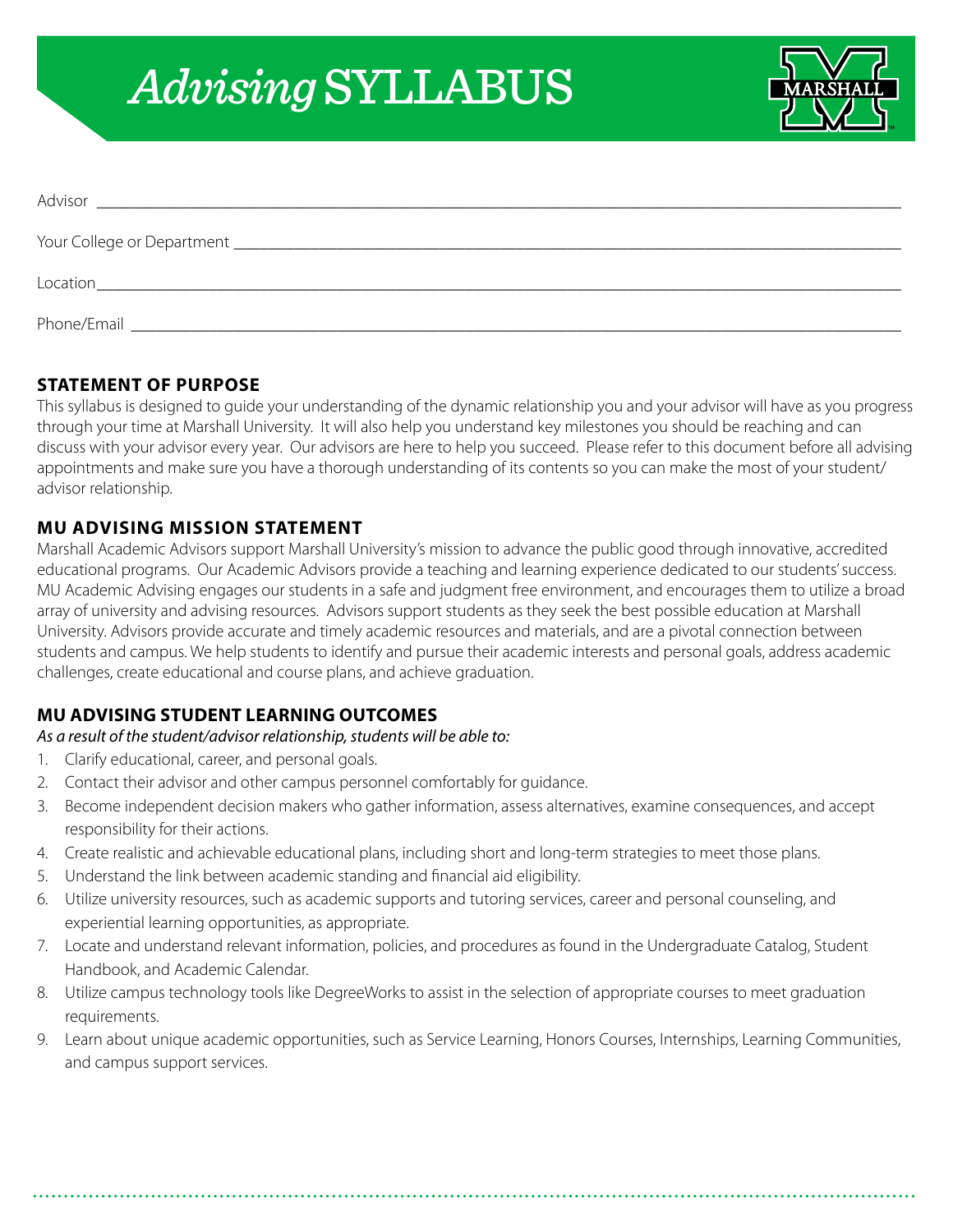# **ADVISING SYLLABUS**

#### **RESPONSIBILITIES OF STUDENTS AND ADVISORS:**

*Students will* 

- *1. Take ownership of your educational experience, decisions, and actions which affect your educational progress and goals*
- *2. Clarify your educational, career, and personal goals*
- *3. Be an active learner by participating fully in the advising experience by doing the following: 1) communicate regularly and openly with your advisor, 2) attend all scheduled advising appointments, 3) maintain contact with your advisor, 4) be open and willing to consider advisor recommendations*
- *4. Complete registration tasks by required dates and respond to emails in a timely manner*
- *5. Learn how to access, use, and check your MyMU email daily and respond to any actionable items using your Marshall email and account, and your student ID*
- *6. Schedule and attend advising appointments as required for your major*
- *7. Come to each advising appointment prepared to ask questions and discuss concerns. Bring all advising related materials to your meeting and follow through on plans of action identified during meetings*
- *8. Learn about and understand the Catalog, Student Handbook, Class Syllabi, and Academic Calendar so that you know where to access important policies, procedures, dates, and deadlines (registration, drop/add, final exams, etc.)*
- *9. Become familiar with and utilize campus resources*
- *10. Ask questions if you do not understand an issue or have a specific concern*
- *11. Use DegreeWorks, Academic Maps, and the Undergraduate Course Catalog to help you make informed decisions toward your degree requirements and course scheduling*

#### *Advisors will*

- *1. Advocate for student success and empower students to complete their degree*
- *2. Assist students in developing and achieving realistic academic goals by guiding students to make decisions and take ownership of their choices*
- *3. Help students interpret university policies, procedures, and guidelines*
- *4. Inform students of their expectations; maintain a courteous, respectful, and supportive advising environment; and will be accessible during office hours*
- *5. Adhere to the guidelines set forth by the Family Educational Rights and Privacy Act (FERPA)*
- *6. Serve as a liaison for students with campus resources*
- *7. Address your academic questions and concerns and collaborate with students to generate solutions to challenges*
- *8. Respond within a timely manner upon receipt of an email from a student's Marshall email account*
- *9. Communicate accurate, timely, and useful information about the curriculum, opportunities, requirements, policies, and procedures at Marshall. This will ensure understanding of the CORE I & II curriculum requirements, and the college requirements*
- *10. Guide students in the selection of courses*
- *11. Ensure students receive information about major specific opportunities, including internships, faculty mentor relationships, service learning, learning communities, etc.*

#### **STUDENT RESOURCES**

Academic Calendar:<https://www.marshall.edu/academic-calendar/> Undergraduate Catalogs: <https://www.marshall.edu/catalog/undergraduate-catalogs/> Student Handbook: [https://www.marshall.edu/student-affairs/files/3000\\_StudentHandbook-Updated-Website.pdf](https://www.marshall.edu/student-affairs/files/3000_StudentHandbook-Updated-Website.pdf)